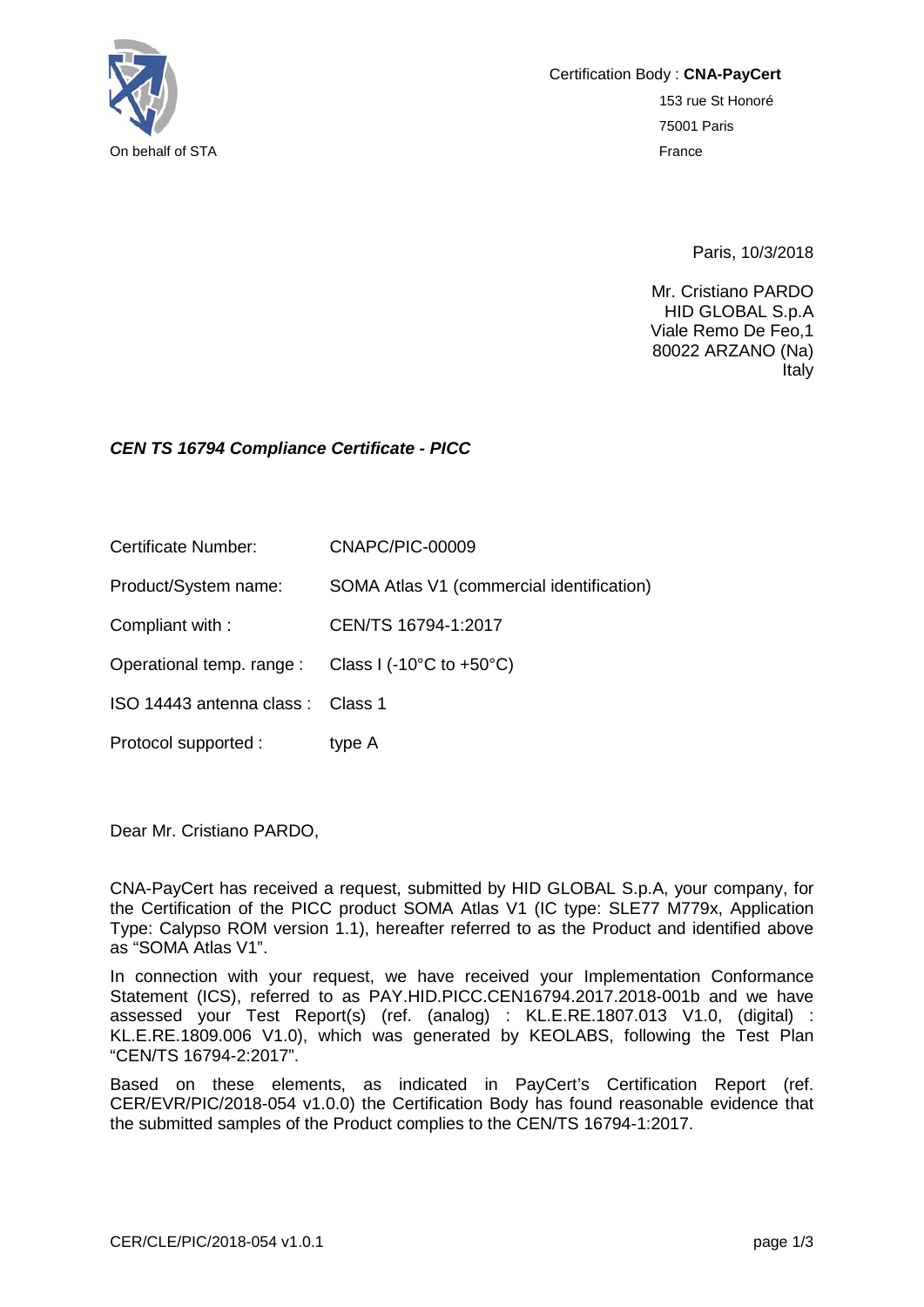

Certification Body : **CNA-PayCert**

153 rue St Honoré 75001 Paris

The Certification Body hereby grants the Product Certification of compliance with the requirements stated by the CEN/TS 16794-1:2017 standard and will include your Product in the certified products list, published on CNA-PayCert website (http://cna-paycertcertification.com).

Please note that the present Certification is subject to the following terms and conditions as listed hereafter :

i) The present Certification is granted on the basis of the Smart Ticketing Alliance Certification Policy and therefore is valid as of today and will expire on the 10/3/2025.

ii) If the Product is changed, HID GLOBAL S.p.A must notify the Certification Body of this fact in writing. Any change in the Product that may generate a different behaviour with respect to the CEN/TS 16794-1:2017 standard or a difference in the Product Implementation Conformance Statement will be considered a major modification subject to a new evaluation in order to maintain the present Certification.

iii) The present Certification granted to HID GLOBAL S.p.A for the above referenced Product is non-transferable to any other vendor.

The Certification Body has the right to terminate or revoke the Certification should any of the aformentionned terms and conditions be not respected.



Name: Ludovic VERECQUE

Title: General Manager